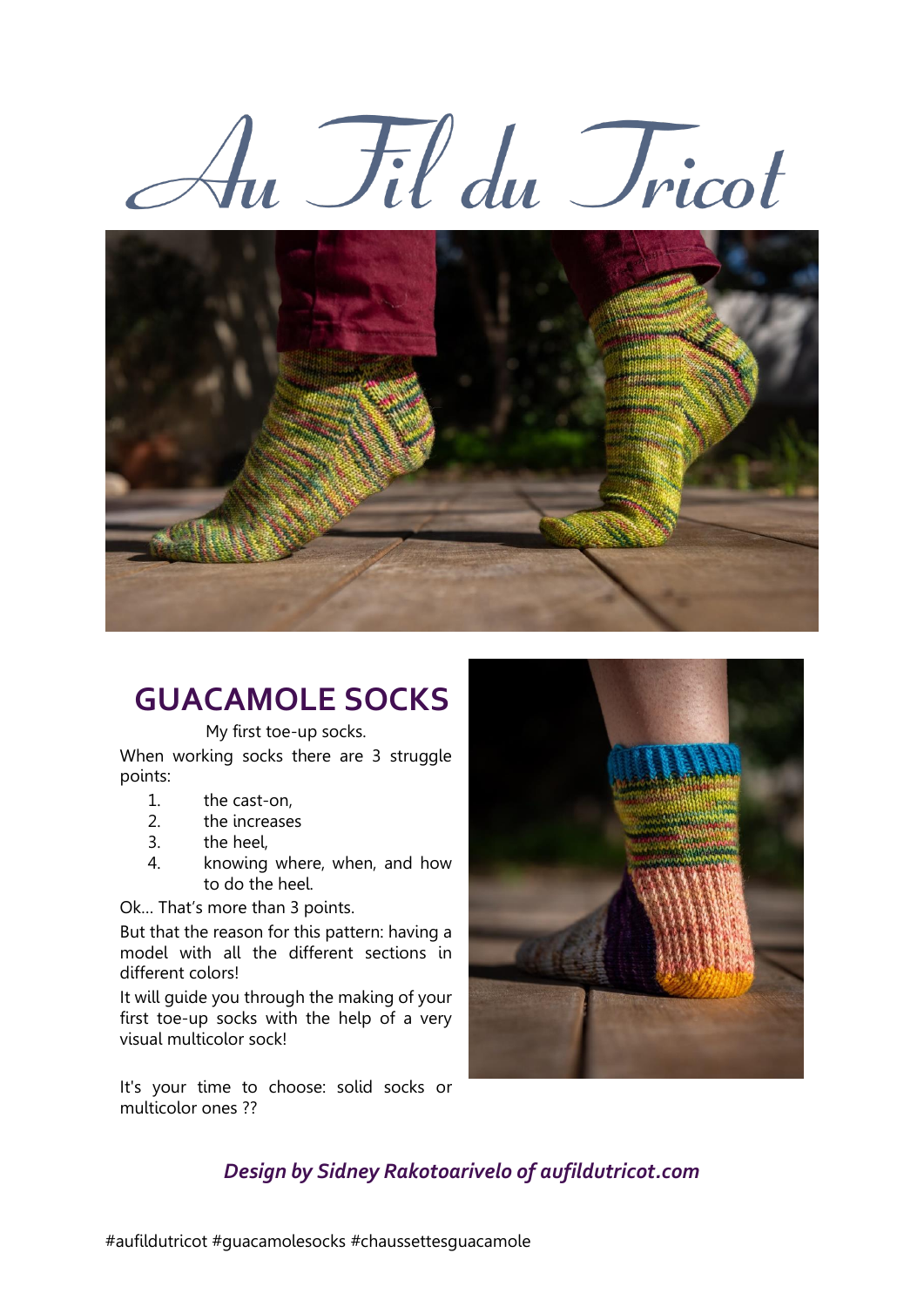### **MATERIALS**

#### **YARN**

Sock yarn, with at least 10% of nylon. With 100gr you can make an entire pair of socks.

#### **NOTIONS**

US size 2 (2.75 or 3mm), circular or DPN. Markers.

# **DIRECTIONS**

#### **GAUGE**

Gauge: 30sts & 42 rows in 4" stockinette stitch in the round with US2.

#### **DIMENSION**

Foot length: 8¾; 9¼; 10 (**10¼; 10¾; 11¼ ; 11¾)**" [22; 23.5; 25 (**26.5; 27.5; 28.5; 30**)cm].

Ball of the foot: 7; 7¼; 7¾ (**8¼; 8½; 9; 10**)" [17.5; 18.5; 20 (**20.5; 22; 23; 25**)cm].

If you are using the magic loop, make sure your number of stitches must be precisely split in 2. The first half of the stitches is used for the instep (top of foot), while the other half is for the sole. In this pattern, I like to have the first needle (the beginning of the round with the marker) as "Instep" while second needle will be the "sole". This difference is important once we reach the gusset (purple), the heel extension (yellow) and the heel (peach).

If you're making your socks with 1 color, place a bell marker after each section to make the row count easier and finish with similar socks!

Begin by weighing your yarn at the beginning of the project and regularly once you are past the heel. The pattern is written for mid-height socks so if you want similar height sock, stop the ribbing once you used half of the weight of your yarn (more details in concerned sections).

#### **FOR TAILORED SOCKS**

Measure the ball of the foot (a), compare to the "dimension" section and choose the correct size (if you're falling in between, choose the smaller one).

For a more precise foot length for the feet:

- Measure the feet from end of heel to longer toe (b),
- Subtract 3, 3, 3 (**3¼ ; 3¼ ; 3¼ ; 3¼**)'' or [7,5 ; 7,5 ; 7,5 (**8 ; 8 ; 8 ; 8**)cm],
- You get the length to knit from the toes to beginning the gusset.



The cast-on section is made for short toe, if yours are thinner and longer, cast-on 4sts less compared to the chosen size. It will be more confortable.

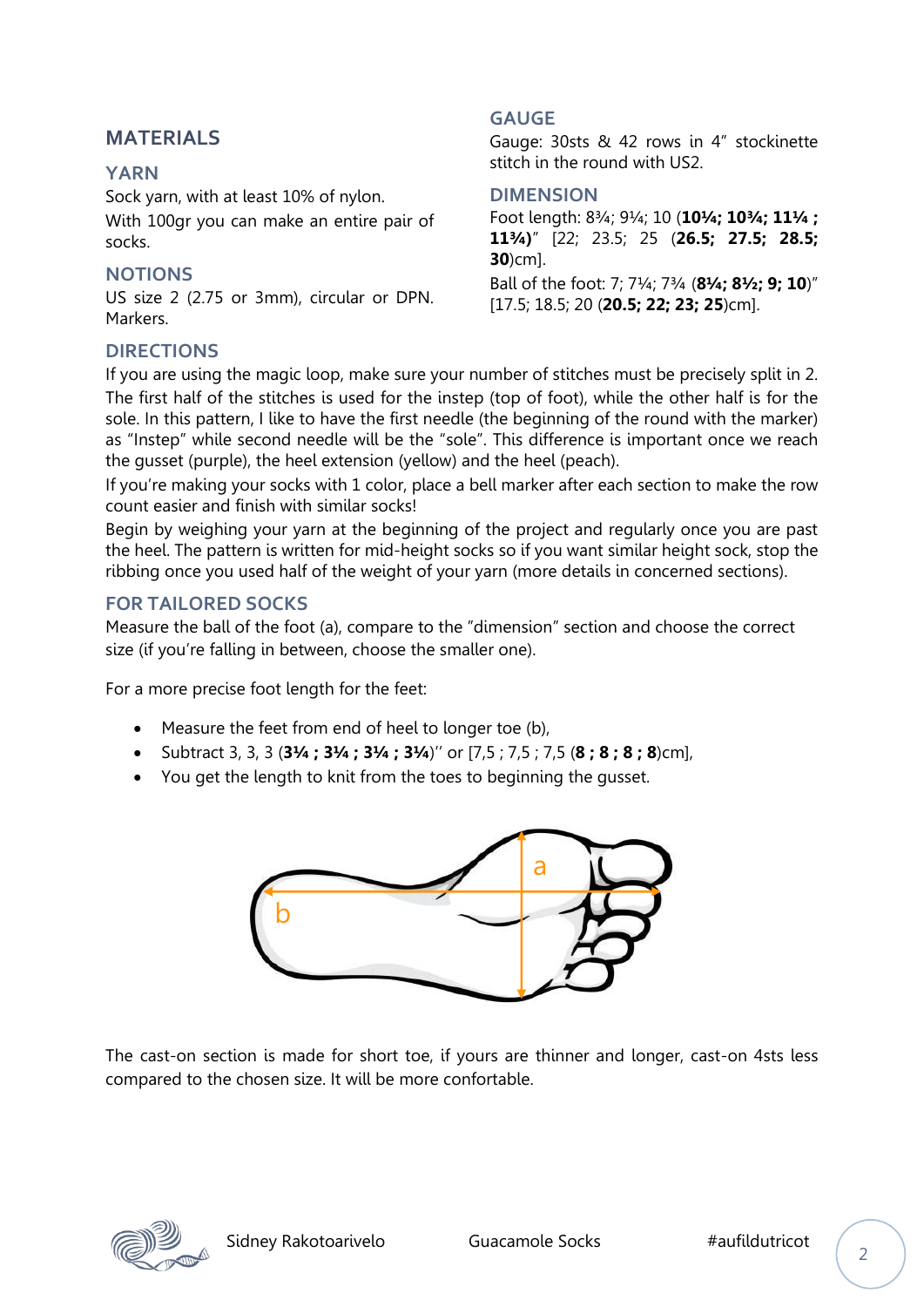# **PATTERN**

#### **CAST-ON & TOES (RED) – IN THE ROUND**

There are 13 ; 14 ; 15 ; **(15 ; 17 ; 17 ; 19**)sts on each needle

Cast on a total of 26; 28; 30; (**30; 34; 34; 38**)sts with the « figure 8 » method.

#### **REMINDER**

#### M1**Right**:

With left needle, pick up horizontal strand in between stitches from **BACK to FRONT**. K1 in **FRONT**

loop of st.

### M1**Left**:

With left needle, pick up horizontal strand in between stitches from **FRONT to BACK.** K1 in **BACK loop** of st.

Nd1 & Nd2 : needle 1 and 2.

PM : place marker

|  | Rnd1: $\begin{vmatrix} Nd1: K1, PM$ (beginning of round), k to end of needle.<br>$Nd2: k$ to end of needle. |
|--|-------------------------------------------------------------------------------------------------------------|
|  |                                                                                                             |
|  | Rnd2 : $Nd1 : *K1$ , M1R, k to last st, M1L, $k1*$<br>Nd2 : same as Nd1.                                    |
|  |                                                                                                             |

Rep Rnd1 and 2 until you have 50; 56; 58; **(62; 66; 70; 74)sts**.

#### **FOOT (PIGEON, SPECKLED LIGHT GREY) – IN THE ROUND** Work in stockinette until the sock reaches your ankle (with your foot perpendicular to the ankle).

Or approx. 5½; 6; 6¾; (**7; 7¼; 7½ ; 8**)'' [14 ; 15,5 ; 17 ; **(18 ; 18,5 ; 19 ; 20)**cm ].

## **GUSSET (PURPLE) – IN THE ROUND**

In the round, the increases are only on needle 2. They add fabric to cover the side of the heel.

|                                                 | Rnd $1:$ Nd1: k all sts.<br>Nd2: K1, M1R, k to last st, M1L, k1 |  |
|-------------------------------------------------|-----------------------------------------------------------------|--|
|                                                 |                                                                 |  |
| Rnd2 : $Nd1$ : k all sts.<br>$Nd2$ : k all sts. |                                                                 |  |
|                                                 |                                                                 |  |
| Repeat those 2 rounds 10 times.                 |                                                                 |  |
| Nessale 1 Les 25, 20, 20, 211, 22, 25, 27, 11   |                                                                 |  |

Needle 1 has 25; 28; 29; (**31; 33; 35; 37**)sts. Needle 2 has 45; 48;49; (**51; 53; 55; 57**)sts.



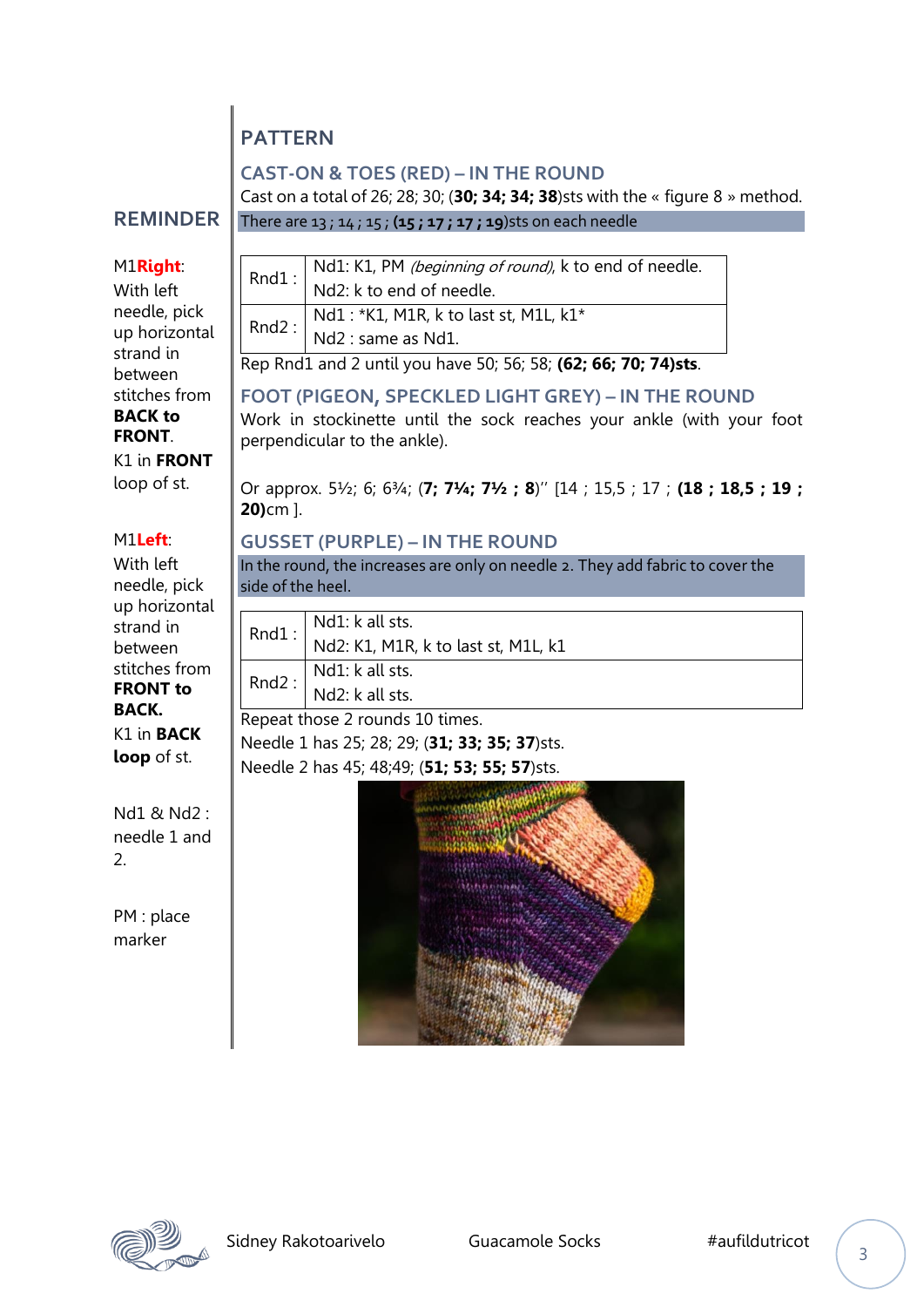# **HEEL EXTENSION (YELLOW) – FLAT ND2 ONLY**

In the next 2 section, we only work on Nd2 FLAT.

Set-up: Nd1 : K all sts.

Nd2 : K13; 14; 15 (**14; 15; 16; 17**)sts, PM1,

SSK, k17; 17; 17 (**22; 22; 22; 22**), PM2

There is 13; 15; 15 (**13; 14; 15; 16**)sts after M2.

## **REMINDER**

#### M1**Left**:

With left needle, pick up horizontal strand in between stitches from **FRONT to BACK.**

K1 in **BACK loop** of st.

#### M1**Right**:

With left needle, pick up horizontal strand in between stitches from **BACK to FRONT**.

K1 in **FRONT** loop of st.

Nd1 & Nd2: needle 1 and 2.

P2tog: purl 2 together

PM1 & PM2: place marker 1 and 2

R: row

SSK: slip purlwise, slip purlwise, put the 2 sts on left needle, K2tog in the back loop.



Repeat those 2 rows until there is 8; 8; 8 (**11; 11; 11; 11**)sts left between the 2 markers. Finish with R2



#### **FLAP HEEL (SALMON) – FLAT, ND2 ONLY**

| R1:                                                                                                                   | Pick-up and k11; 11; 11 (13; 13; 13; 13)sts from left side of Heel<br>Extension, turn.                                      |  |
|-----------------------------------------------------------------------------------------------------------------------|-----------------------------------------------------------------------------------------------------------------------------|--|
| R2:                                                                                                                   | Sl1, p18; 18; 18 (22; 22; 22; 22), pick-up and p11; 11; 11 (13; 13;<br>13; 13) sts from right side of heel extension, turn. |  |
| There are 30; 30; 30 (35; 35; 35; 35) sts between markers 1 and 2.                                                    |                                                                                                                             |  |
|                                                                                                                       |                                                                                                                             |  |
| 1R1:                                                                                                                  | $SL1 * k1$ , $sl1*$ , rep. to 1st before M2.SSK using 1st on each side of<br>M2. Turn.                                      |  |
| 1R2:                                                                                                                  | Sl1, p to 1 st before M1. P2tog using on 1st on each side of M1.<br>Turn.                                                   |  |
| Repeat those 2 rows until all stitches after M1 and M2 are used. Finish with R1<br>without working the last decrease. |                                                                                                                             |  |

Return to work in the round. Rnd1 : Nd1: k all sts. Nd2: SSK, k to end.

Rearrange the sts in order to have 25; 28; 29; (**31; 33; 35; 37**)sts on each needle.



**Figure 1 : Flap Heel**